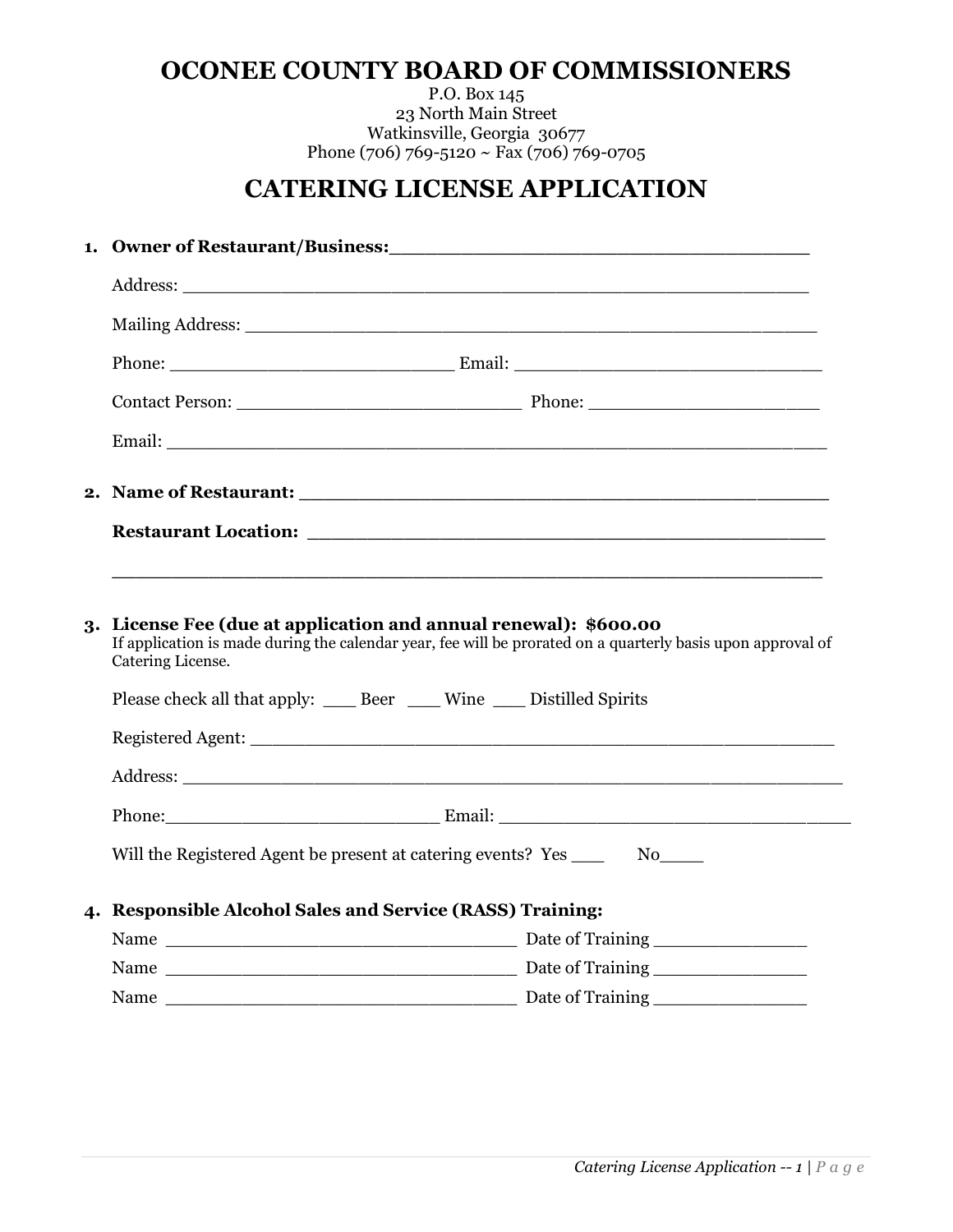### **APPLICANTS LOCATED OUTSIDE OF OCONEE COUNTY'S JURISDICTION**

### **5. Attach current Catering License from local jurisdiction.**

#### **6. Residency/Age Requirement:**

Is there anyone serving alcohol that will be on the premises for an event that is not a legal resident of the United States? Yes \_\_\_\_ No \_\_\_\_ Are all servers at least  $18$  years of age? Yes  $\qquad$  No  $\qquad$ If not a U.S. citizen, can they legally be employed in the United States? Yes  $\overline{N}$  No If yes, please explain on separate page and submit copies of eligibility.

#### **7. Disclosure of Previous Denials:**

Is there anyone connected with this business that has applied for a beer, wine, and/or liquor license from Oconee County or other City or County in the State of Georgia or other state or political subdivision and been denied such? Yes \_\_\_\_ No \_\_\_\_ If yes, please give full details on separate page.

#### **8. Disclosure of Licenses Held:**

Is there anyone connected with this business who holds another alcohol license in any retail category or any license under any wholesale category? Yes No If yes, please give full details on separate page.

#### **9. Disclosure of felony/other convictions or offenses:**

Is there anyone connected with this business that has been convicted of a felony or a crime involving moral turpitude? Yes  $\overline{N}$  No  $\overline{N}$  if yes, please give full details on separate sheet including dates, charges and disposition.

Is there anyone connected with this business that has been convicted of any state, federal or local ordinance pertaining to the manufacture, possession, use, transportation or sale of malt beverages, wine or intoxicating liquors, or the taxability thereof within the last 10 years immediately prior to the filing of this application? Yes \_\_\_\_\_ No \_\_\_\_ If yes, please give full details on separate page including dates, charges and disposition.

Is there anyone connected with this business that has been found in violation of the ordinances of Oconee County, or any other county or municipality, governing alcoholic beverages licenses within the last five  $(5)$  years immediately prior to the filing of this application? Yes  $\sim$  No  $\sim$  If yes, please give full details on separate page.

Is there anyone connected with this business that has been convicted under any Federal, State or County law for a criminal offense involving alcoholic beverages, gambling or tax law violations? Yes \_\_\_\_ No \_\_\_\_ If yes, please give full details on separate page.

Pursuant to Title II ADA and Section 504 of the Rehabilitation Act of 1973, as amended, no otherwise qualified individual with a disability in the United States shall, solely by reason of her or his disability, be excluded from the participation in, be denied the benefits of, or be subjected to discrimination under any program or activity receiving Federal Financial Assistance or under any program or activity conducted by Oconee County, Georgia. Additionally, pursuant to Title VI of the Civil Rights Act of 1964 and the Civil Rights Restoration Act of 1987, no person shall on the grounds of race, color, or national origin be excluded from participation in, be denied the benefits of, or be otherwise subjected to discrimination under any program or activity conducted by Oconee County, Georgia.